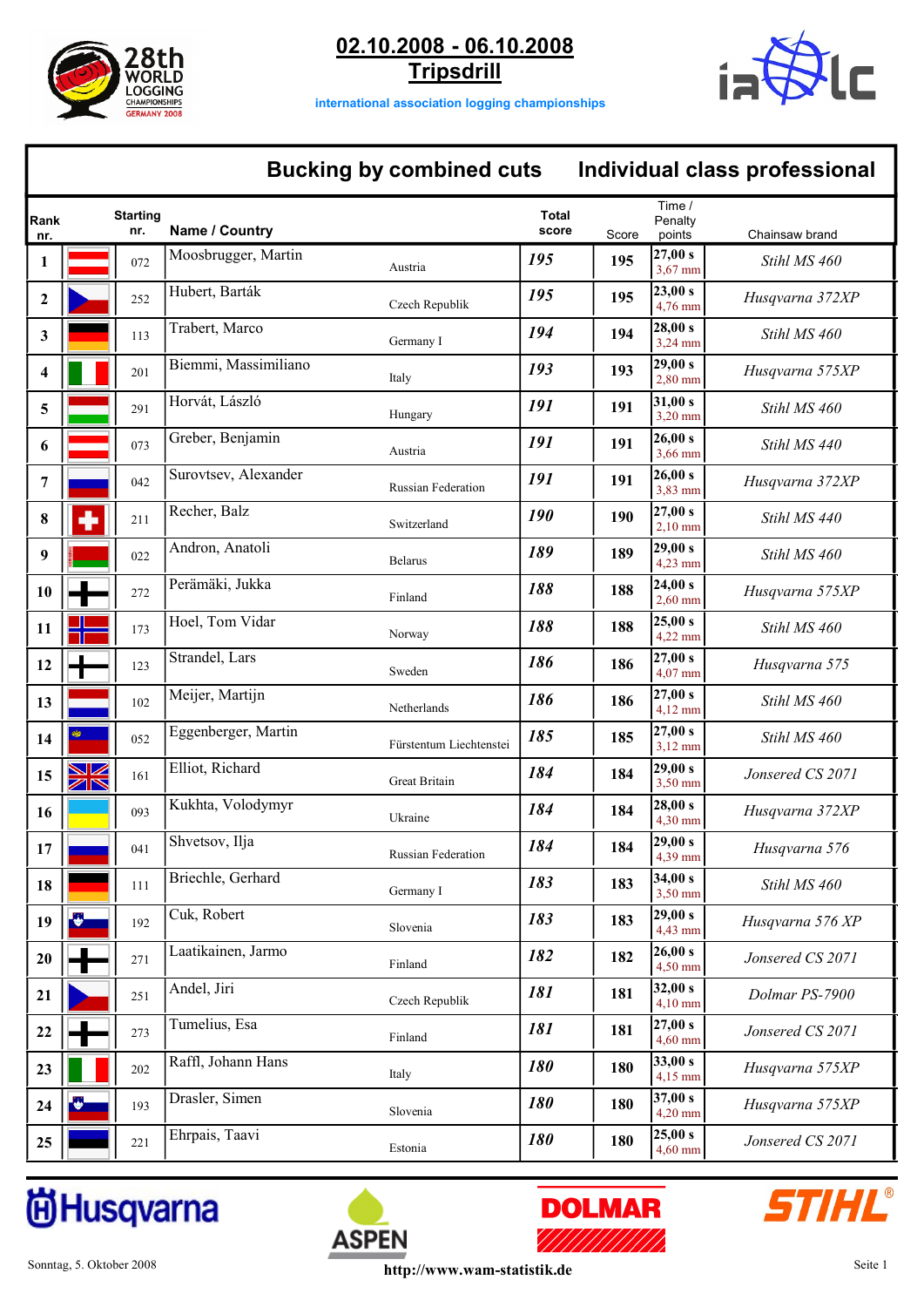



**international association logging championships**

## **Bucking by combined cuts Individual class professional**

| Rank<br>nr. | <b>Starting</b><br>nr. |     | Name / Country        |                         | <b>Total</b><br>score | Score | Time /<br>Penaltv<br>points | Chainsaw brand   |
|-------------|------------------------|-----|-----------------------|-------------------------|-----------------------|-------|-----------------------------|------------------|
| 26          |                        | 103 | Roest, Jan            | Netherlands             | 179                   | 179   | 29,00 s<br>3,33 mm          | Husqvarna 576    |
| 27          |                        | 101 | Essenstam, Arian      | Netherlands             | 179                   | 179   | 24,00 s<br>5,40 mm          | Husqvarna 576    |
| 28          |                        | 243 | Krisans, Edmunds      | Latvia                  | 179                   | 179   | 23,00 s<br>6,48 mm          | Husqvarna 372XP  |
| 29          |                        | 241 | Selivanovs, Anatolijs | Latvia                  | 178                   | 178   | 30,00 s<br>3,90 mm          | Jonsered CS 2071 |
| 30          |                        | 171 | Solberg, Jon Erik     | Norway                  | 178                   | 178   | 31,00 s<br>5,60 mm          | Stihl MS 460     |
| 31          |                        | 203 | Ennemoser, Karl       | Italy                   | 177                   | 177   | 30,00 s<br>4,14 mm          | Jonsered CS 2171 |
| 32          |                        | 112 | Heidemann, Wolfgang   | Germany I               | 176                   | 176   | 27,00 s<br>4,83 mm          | Husqvarna 575    |
| 33          |                        | 151 | Balciunas, Romas      | Lithuania               | 176                   | 176   | 26,00 s<br>5.90 mm          | Husqvarna 372XP  |
| 34          |                        | 212 | Isler, Florian        | Switzerland             | 175                   | 175   | 32,00 s<br>3,81 mm          | Stihl MS 460     |
| 35          | <b>SK</b>              | 162 | Jones, Alun           | Great Britain           | 175                   | 175   | 27,00 s<br>$6,53$ mm        | Husqvarna 372XP  |
| 36          |                        | 121 | Bengt, Rask           | Sweden                  | 174                   | 174   | 27,00 s<br>$2,20$ mm        | Jonsered CS 2171 |
| 37          |                        | 281 | Bergen, David         | Belgium                 | 174                   | 174   | 43,00 s<br>3,90 mm          | Husqvarna 575XP  |
| 38          |                        | 153 | Karpavicius, Gintaras | Lithuania               | 174                   | 174   | 29,00 s<br>5,15 mm          | Husqvarna 372XP  |
| 39          |                        | 181 | Ole Kjaer             | Denmark                 | 174                   | 174   | 30,00 s<br>5,30 mm          | Jonsered CS 2071 |
| 40          |                        | 021 | Nestsiarovich, Yury   | <b>Belarus</b>          | 173                   | 173   | 29,00 s<br>3,40 mm          | Stihl MS 460     |
| 41          |                        | 053 | Tanner, Armin         | Fürstentum Liechtenstei | 173                   | 173   | 28,00 s<br>7,34 mm          | Husqvarna 576 XP |
| 42          |                        | 191 | Krese, Domine         | Slovenia                | 172                   | 172   | 32,00 s<br>$3,01$ mm        | Husqvarna 575XP  |
| 43          | $\mathbb{E}$           | 012 | Kukuc, Jaroslav       | Slovak Republic         | 171                   | 171   | 29,00 s<br>$3,26$ mm        | Stihl MS 460     |
| 44          |                        | 213 | Gautschi, Daniel      | Switzerland             | 171                   | 171   | 30,00 s<br>3,26 mm          | Stihl MS 440     |
| 45          |                        | 023 | Zaremba, Viktar       | Belarus                 | 170                   | 170   | 30,00 s<br>6,27 mm          | Stihl MS 460     |
| 46          |                        | 231 | Lukic, Ilja           | Croatia                 | 169                   | 169   | 28,00 s<br>3,80 mm          | Stihl MS 460     |
| 47          |                        | 092 | Komarytskyi, Igor     | Ukraine                 | 169                   | 169   | 31,00 s<br>4,78 mm          | Husqvarna 365    |
| 48          | <u>NK</u>              | 163 | Williams, Dewi        | Great Britain           | 167                   | 167   | 31,00 s<br>4,95 mm          | Husqvarna 575XP  |
| 49          |                        | 051 | Gstöhl, Sigmund       | Fürstentum Liechtenstei | 166                   | 166   | 28,00 s<br>$5,70$ mm        | Jonsered CS 2171 |
| 50          |                        | 292 | Juhász, István        | Hungary                 | 166                   | 166   | 31,00 s<br>5,90 mm          | Stihl MS 460     |





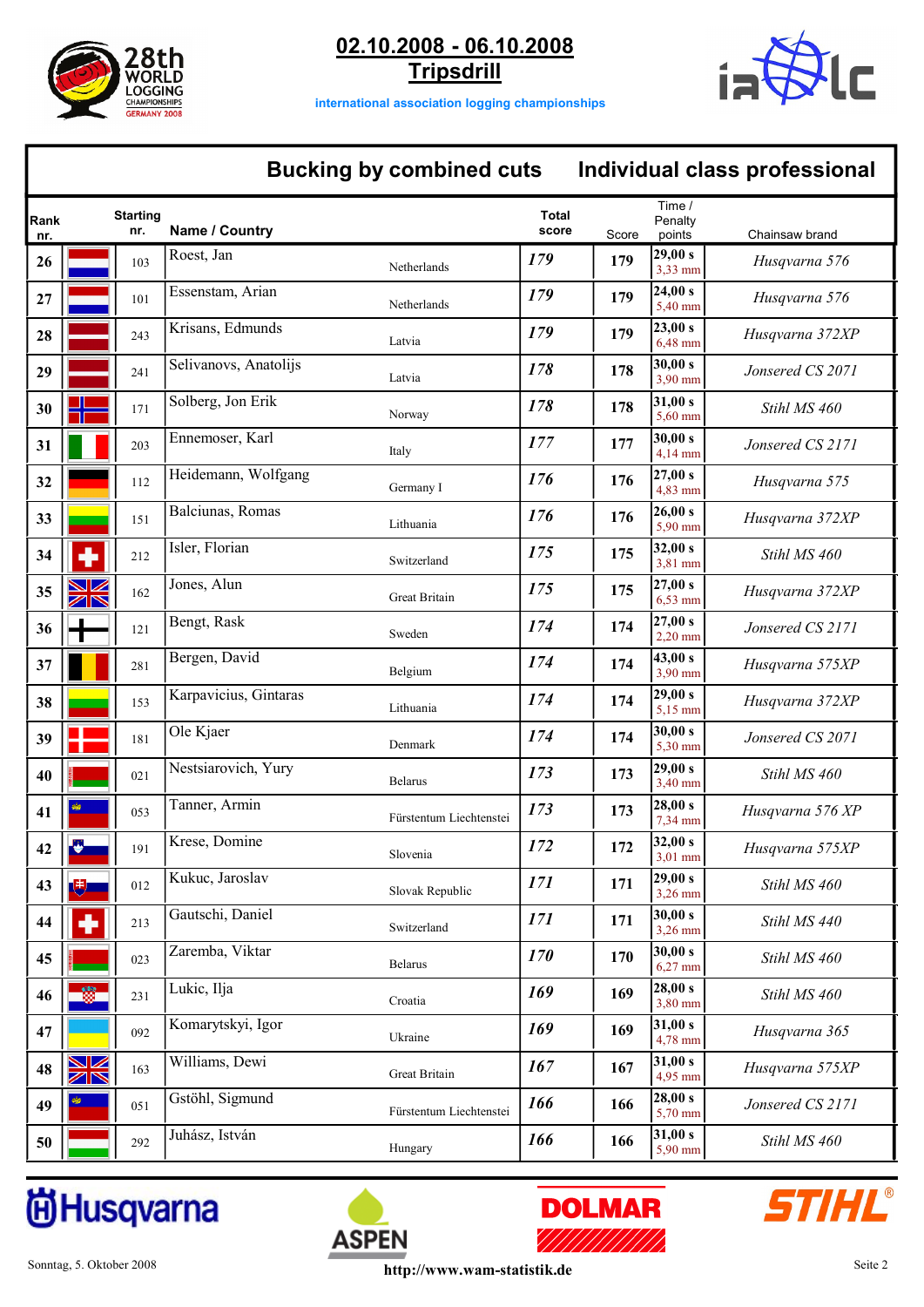



**international association logging championships**

### **Bucking by combined cuts Individual class professional**

| Rank<br>nr. |   | <b>Starting</b><br>nr. | Name / Country         |                    | <b>Total</b><br>score | Score | Time /<br>Penalty<br>points | Chainsaw brand   |
|-------------|---|------------------------|------------------------|--------------------|-----------------------|-------|-----------------------------|------------------|
| 51          |   | 293                    | Rittlinger, Róbert     | Hungary            | 165                   | 165   | 32,00 s<br>4,65 mm          | Stihl MS 460     |
| 52          |   | 222                    | Olesk, Andres          | Estonia            | 165                   | 165   | 28,00 s<br>7,71 mm          | Jonsered CS 2071 |
| 53          |   | 083                    | Szala, Leszek          | Poland             | 164                   | 164   | 32,00 s<br>7,29 mm          | Husqvarna 372XP  |
| 54          |   | 253                    | Vorlicek, Jiri         | Czech Republik     | 162                   | 162   | 29,00 s<br>8,24 mm          | Husqvarna 372XP  |
| 55          |   | 071                    | Herzog, Hannes         | Austria            | 162                   | 162   | 29,00 s<br>8,40 mm          | Stihl MS 460     |
| 56          |   | 091                    | Domashkin, Sergiy      | Ukraine            | <b>160</b>            | 160   | 35,00 s<br>4,90 mm          | Sich             |
| 57          |   | 282                    | Lambregts, Francois    | Belgium            | <b>160</b>            | 160   | 32,00 s<br>$6,72$ mm        | Stihl MS 460     |
| 58          |   | 172                    | Skovseth, Martin       | Norway             | 160                   | 160   | 32,00 s<br>$7,18$ mm        | Jonsered CS 2071 |
| 59          |   | 152                    | Penkaitis, Povilas     | Lithuania          | 160                   | 160   | 36,00 s<br>9,07 mm          | Husqvarna 372XP  |
| 60          |   | 141                    | Bojanic, Goran         | Republic of Serbia | 159                   | 159   | 31,00 s<br>4,30 mm          | Husqvarna 372XP  |
| 61          |   | 242                    | Kepitis, Gvido         | Latvia             | 159                   | 159   | 30,00 s<br>5,49 mm          | Husqvarna 372XP  |
| 62          |   | 133                    | Casparros, Joan        | France             | 158                   | 158   | 30,00 s<br>7,86 mm          | Husqvarna 575    |
| 63          |   | 043                    | Sokolov, Alexander     | Russian Federation | 156                   | 156   | 35,00 s<br>3,66 mm          | Husqvarna 576    |
| 64          |   | 122                    | Kindströmer, Styrbjörn | Sweden             | 156                   | 156   | 34,00 s<br>4,61 mm          | Jonsered CS 2171 |
| 65          |   | 232                    | Saric, Ilija           | Croatia            | 154                   | 154   | 32,00 s<br>8,42 mm          | Stihl MS 460     |
| 66          | 叫 | 013                    | Brinda, Peter          | Slovak Republic    | 149                   | 149   | 41,00 s<br>9,06 mm          | Husqvarna 372XP  |
| 67          |   | 033                    | Maijala, Shawn         | <b>USA</b>         | 147                   | 147   | 27,00 s<br>7,80 mm          | Dolmar PS-7900   |
| 68          |   | 131                    | Petitqueux, Jan Michel | France             | 147                   | 147   | 32,00 s<br>9,60 mm          | Husqvarna 576    |
| 69          |   | 143                    | Markovic, Marko        | Republic of Serbia | 147                   | 147   | 31,00 s<br>12,11 mm         | Husqvarna 372XP  |
| 70          |   | 283                    | Moors, Eric            | Belgium            | 147                   | 147   | 31,00 s<br>13,39 mm         | Dolmar PS-7900 H |
| 71          |   | 132                    | Dauphin, David         | France             | 144                   | 144   | 36,00 s<br>7,79 mm          | Stihl MS 460     |
| 72          | 嗖 | 011                    | Perveka, Jaroslav      | Slovak Republic    | 143                   | 143   | 38,00 s<br>7,70 mm          | Dolmar PS-7900   |
| 73          |   | 233                    | Lukac, Nico            | Croatia            | 124                   | 124   | 32,00 s<br>7,82 mm          | Stihl MS 460     |
| 74          |   | 261                    | Wagner, Claude         | Luxembourg         | 122                   | 122   | 31,00 s<br>$14,20$ mm       | Husqvarna 372XP  |
| 75          |   | 223                    | Tooming, Sulev         | Estonia            | <b>120</b>            | 170   | 29,00 s<br>$8,20$ mm        | Stihl MS 460     |





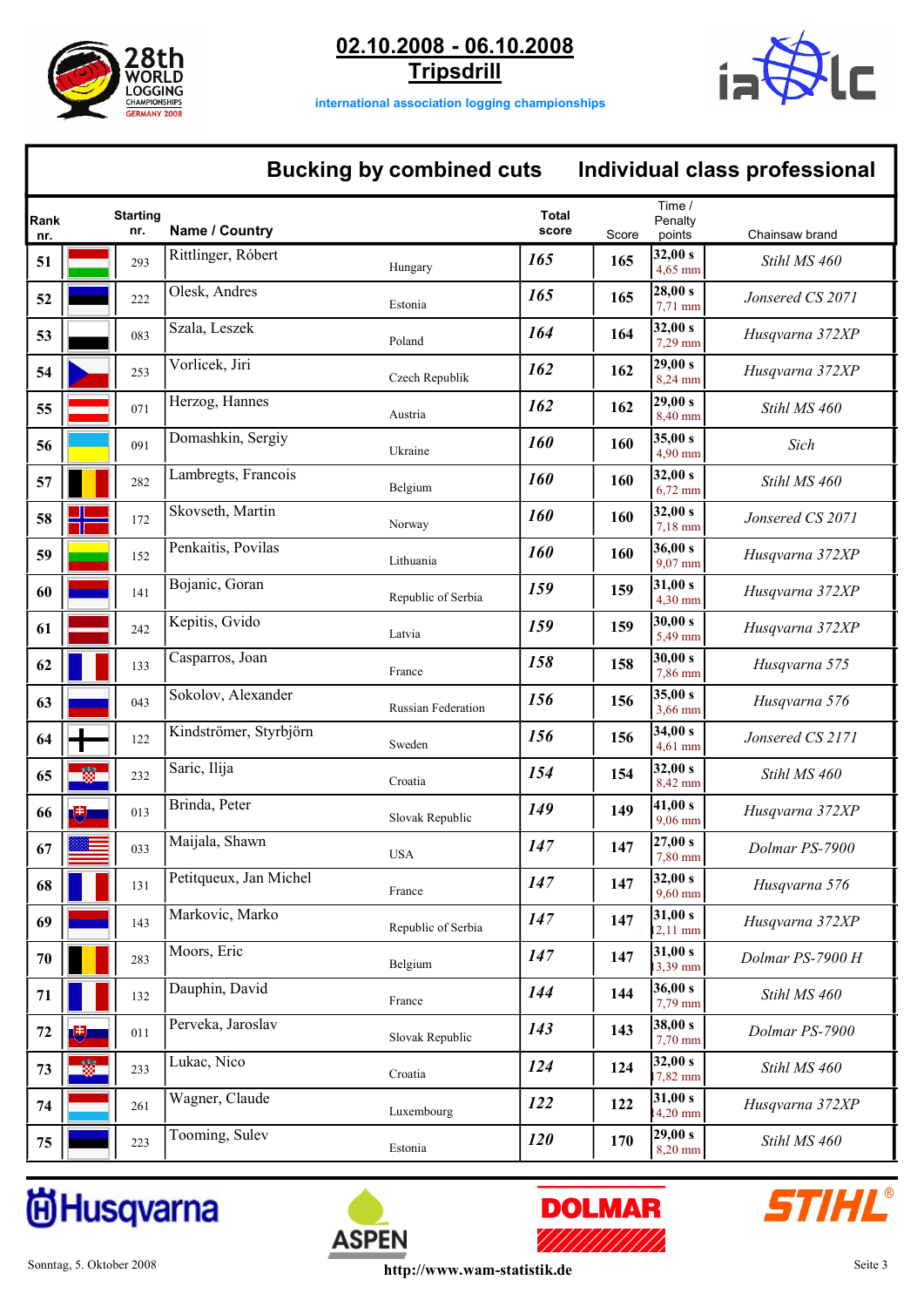



**international association logging championships**

# **Bucking by combined cuts Individual class professional**

| Rank<br>nr. | <b>Starting</b><br>nr. | Name / Country                    |                    | <b>Total</b><br>score | Score | Time /<br>Penalty<br>points   | Chainsaw brand    |
|-------------|------------------------|-----------------------------------|--------------------|-----------------------|-------|-------------------------------|-------------------|
| 76          | 031                    | Jensen, Jason                     | <b>USA</b>         | <b>120</b>            | 120   | 27,00 s<br>4,40 mm            | Dolmar PS-7900    |
| 77          | 063                    | Torres, Sergio Huansi             | Venezuela          | <b>120</b>            | 120   | 36,00 s<br>$6,48$ mm          | Husqvarna 372XP   |
| 78          | 262                    | Kreins, André                     | Luxembourg         | <b>120</b>            | 120   | 35,00 s<br>9,23 mm            | Stihl MS 460      |
| 79          | 142                    | Stevic, Blazan                    | Republic of Serbia | 119                   | 119   | 37,00 s<br>$7,05$ mm          | Husqvarna 372XP   |
| 80          | 061                    | Vargas Mora, Jose Gregorgio       | Venezuela          | 111                   | 111   | 32,00 s<br>$0.69$ mm          | Husqvarna 372XP   |
| 81          | 263                    | Mannes, Pascale                   | Luxembourg         | 107                   | 107   | 37,00 s<br>$4,07$ mm          | Husqvarna 372XP   |
| 82          | 182                    | Jacob Vibe                        | Denmark            | 103                   | 103   | 34,00 s<br>$20,09$ mm         | Husqvarna 576 XPG |
| 83          | 081                    | Stochniazek, Jacek                | Poland             | 94                    | 94    | 41,00 s<br>5,90 mm            | Husqvarna 372XP   |
| 84          | 082                    | Radzioch, Andrzej                 | Poland             | 86                    | 86    | 34,00 s<br>$22,49$ mm         | Husqvarna 372XP   |
| 85          | 032                    | Glenn, Joseph                     | <b>USA</b>         | 84                    | 84    | 33,00 s<br>$9,13$ mm          | Dolmar PS-7900    |
| 86          | 062                    | Carvajal Carabali, Carlos Alberto | Venezuela          | 49                    | 99    | 44,00 s<br>$22,78 \text{ mm}$ | Husqvarna 372XP   |